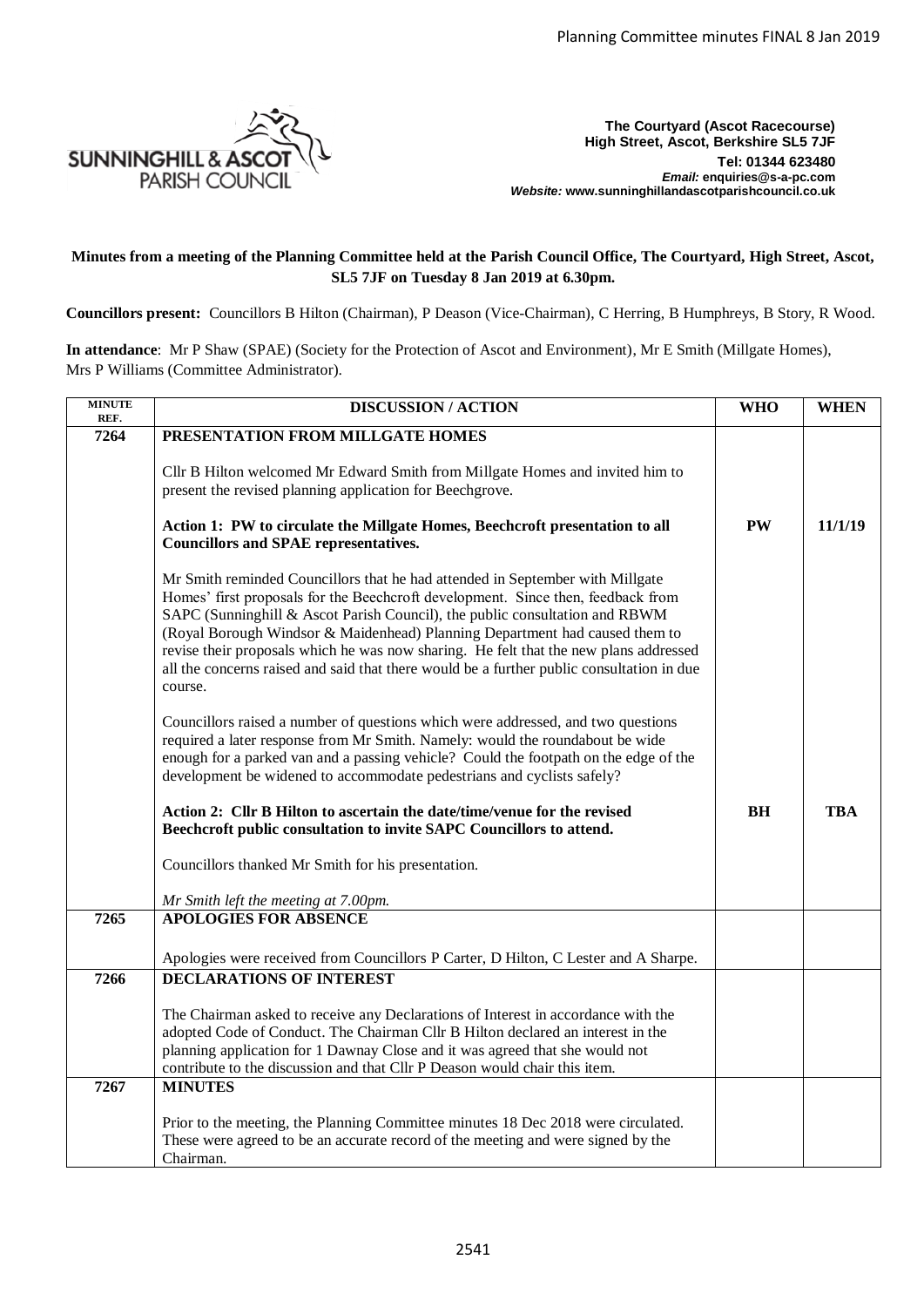| <b>MINUTE</b><br>REF.        |                                                                                                    | <b>DISCUSSION / ACTION</b>                                                                                                                                                                                                                                                                                                                                                                                                                                                                                                                                                                                                                                                       | <b>WHO</b> | <b>WHEN</b> |  |  |
|------------------------------|----------------------------------------------------------------------------------------------------|----------------------------------------------------------------------------------------------------------------------------------------------------------------------------------------------------------------------------------------------------------------------------------------------------------------------------------------------------------------------------------------------------------------------------------------------------------------------------------------------------------------------------------------------------------------------------------------------------------------------------------------------------------------------------------|------------|-------------|--|--|
| 7268                         | <b>ACTIONS FROM PREVIOUS MEETING</b>                                                               |                                                                                                                                                                                                                                                                                                                                                                                                                                                                                                                                                                                                                                                                                  |            |             |  |  |
|                              | The action from the previous meeting had been completed but no response yet obtained<br>from RBWM. |                                                                                                                                                                                                                                                                                                                                                                                                                                                                                                                                                                                                                                                                                  |            |             |  |  |
| 7269                         |                                                                                                    | PLANNING APPLICATIONS                                                                                                                                                                                                                                                                                                                                                                                                                                                                                                                                                                                                                                                            |            |             |  |  |
|                              |                                                                                                    | To consider a schedule of Planning Applications, a copy of which is below:                                                                                                                                                                                                                                                                                                                                                                                                                                                                                                                                                                                                       |            |             |  |  |
| <b>Application</b>           | <b>Response</b>                                                                                    | <b>Location and Description</b>                                                                                                                                                                                                                                                                                                                                                                                                                                                                                                                                                                                                                                                  |            |             |  |  |
| No.                          | date                                                                                               |                                                                                                                                                                                                                                                                                                                                                                                                                                                                                                                                                                                                                                                                                  |            |             |  |  |
| 18/02479 (Full)              | 15/1/19                                                                                            | Cotswold, 6 Fydlers Close, Winkfield, Windsor SL4 2DY<br>Proposed front porch, single storey side/rear extension and extension to existing rear dormer with<br>alterations to fenestration.<br>Recommendation: No objections but concerns raised regarding a potential loss of amenity<br>with neighbours from the rear dormer contrary to NP DG 2.2 and requirement to comply<br>with Green Belt regulations.                                                                                                                                                                                                                                                                   |            |             |  |  |
| 18/03501 (Full)              | 16/1/19                                                                                            | Ellerslie, Coronation Road, Ascot SL5 9LQ<br>Single storey side/rear extension, three storey rear extension, alterations to the roof to include the<br>increase in height of the front gable, 1 no front and 1 no rear dormer, new access and hardstanding.<br>Recommendation: Objections for the following reasons: loss of healthy Scots Pine tree and<br>root protection areas being under the new entrance which would necessitate removal of Scots<br>Pine and Oak tree; increase in bulk and scale contrary to NP DG 2.1. The Committee<br>referred the application to the Highways Department and Tree Officer as some of the trees<br>appeared to be on Coronation Road. |            |             |  |  |
| 18/03539<br>(TPO)            | 15/1/19                                                                                            | 81 Sutherland Chase, Ascot SL5 8TE<br>T1 (Oak)- Remove to ground level (TPO 14 of 1996).<br>Recommendation: This tree was believed to be healthy, so the Committee objected to felling.<br>If felling were granted by the Tree Officer, then the stump should be removed, and a<br>replacement tree planted.                                                                                                                                                                                                                                                                                                                                                                     |            |             |  |  |
| 18/03566 (Full)              | 30/1/19                                                                                            | 10 Woodlands Ride, Ascot SL5 9HN<br>Detached dwelling with associated landscaping and parking following demolition of existing<br>dwelling.<br>Recommendation: No objections but with a condition of single-family occupation and<br>opaque glass in the whole window at the rear.                                                                                                                                                                                                                                                                                                                                                                                               |            |             |  |  |
| 18/03574<br>14/1/19<br>(TPO) |                                                                                                    | 37 Kennel Ride, Ascot SL5 7NS<br>(T1) Oak - Reduce canopy overall by 2 - 2.5m. Raise canopy over the road only, up to 5m from<br>ground. Remove epicormic growth up to 4m to clear BT cables. (TPO 024 of 2016).<br>Recommendation: Refer to Borough Tree Officer.                                                                                                                                                                                                                                                                                                                                                                                                               |            |             |  |  |
| 18/03641 (Full)              | 16/1/19                                                                                            | 1 Dawnay Close, Ascot SL5 7PQ<br>Proposed first floor side/rear extension.<br>Recommendation: Objections on the following grounds: very close to the side boundary and<br>therefore unsightly; increased visibility from site entrance on Burleigh Rd and turning into<br>Dawnay Close contrary to policy NP DG 3.1; overdevelopment of the site; contrary to policy<br>NP/DG2 as only 1 m either side of the frontage. Much-reduced back garden amenity space<br>contrary to policy NP/DG 3.2 as the large brick-built summer house at the rear of the<br>property was not shown on the site plan.                                                                              |            |             |  |  |
| 18/03649 (Full)              | 17/1/19                                                                                            | 57 Geffers Ride, Ascot SL5 7JZ<br>Proposed two storey side/rear extension.<br>Recommendation: No objections.                                                                                                                                                                                                                                                                                                                                                                                                                                                                                                                                                                     |            |             |  |  |
| 18/03681<br>(TPO)            | 17/1/19                                                                                            | 6 Holmes Close, Ascot SL5 9TJ<br>Oak X 2 - Crown lift to 6.5 metres from ground level on the north east side. (TPO 8 of 1984).<br>Recommendation: Refer to Borough Tree Officer – the application was submitted by the<br>rear neighbour and the Committee hoped that a sympathetic solution could be found.                                                                                                                                                                                                                                                                                                                                                                     |            |             |  |  |
| <b>MINUTE</b><br>REF.        |                                                                                                    | <b>DISCUSSION / ACTION</b>                                                                                                                                                                                                                                                                                                                                                                                                                                                                                                                                                                                                                                                       | <b>WHO</b> | <b>WHEN</b> |  |  |
| 7270                         | <b>PLANNING APPEALS</b>                                                                            |                                                                                                                                                                                                                                                                                                                                                                                                                                                                                                                                                                                                                                                                                  |            |             |  |  |
|                              |                                                                                                    | The Committee noted that Planning Appeal 17/03036/FULL PP/T0355/W/18/3201587<br>for the former British Gas Site, Bridge Road, Ascot had been withdrawn.                                                                                                                                                                                                                                                                                                                                                                                                                                                                                                                          |            |             |  |  |
| 7281                         |                                                                                                    | <b>APPROVALS AND REFUSALS</b>                                                                                                                                                                                                                                                                                                                                                                                                                                                                                                                                                                                                                                                    |            |             |  |  |
|                              |                                                                                                    | These were noted and the missing Planning Application checked for receipt by SAPC.                                                                                                                                                                                                                                                                                                                                                                                                                                                                                                                                                                                               |            |             |  |  |